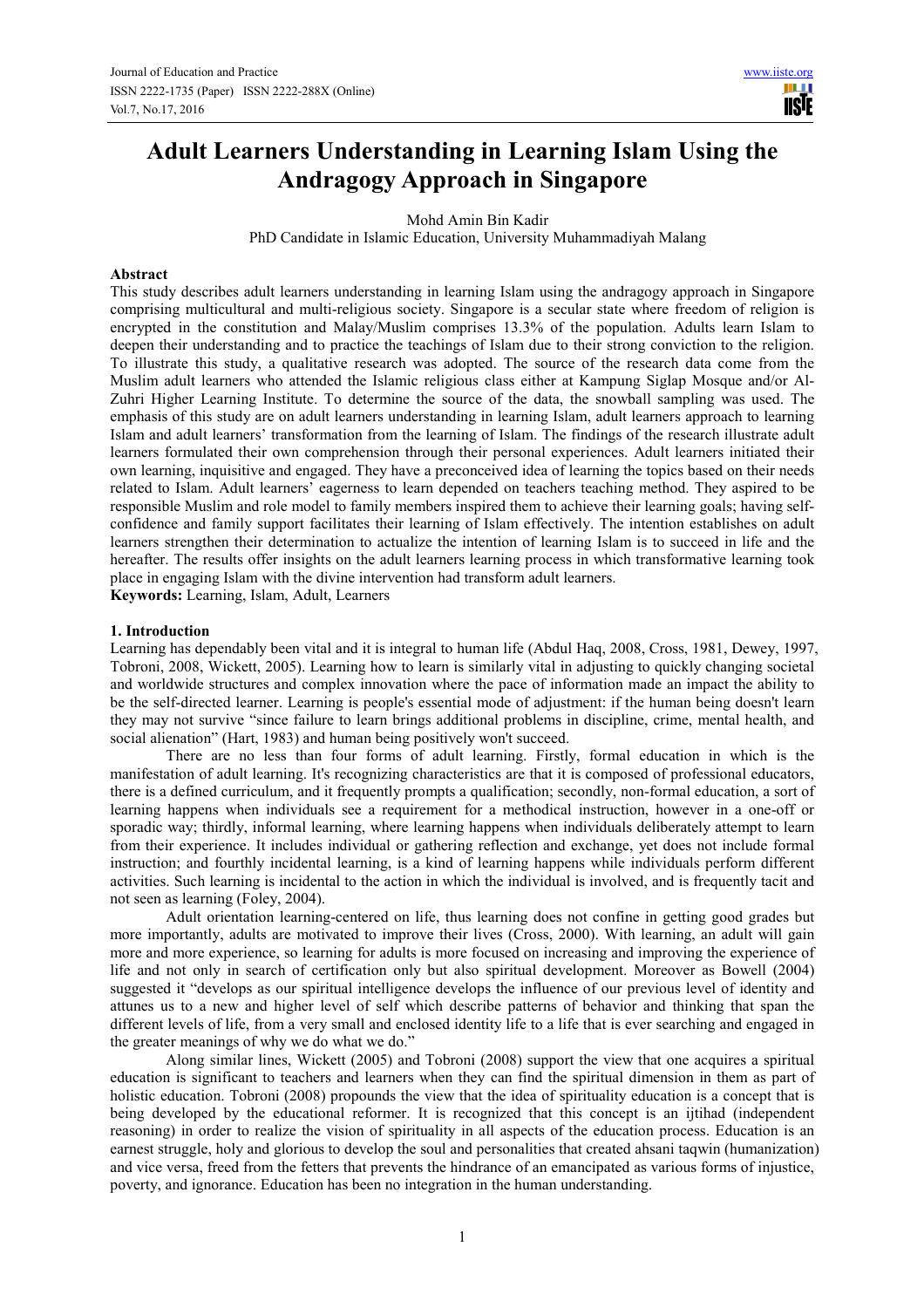Education from the perspective of human must be seen as a holistic approach and integrated. It should be understood that education must look at the person as a whole and integrated in order to liberate humanity from the shackles that prevented the emancipation of humanity to the most dignity. Education dignity cannot be separated from spirituality dimension. Education oriented to the material world would decline the dignity of humanity itself.

Adult's self-concept are no longer dependent on others, the adult learner has the ability and experience in making decisions independently. Through the implications of this self-concept, learning should be designed in accordance with the needs and characteristics of the learning community through collaboration in the learning; learning environment allows adults to move freely and take the initiative in learning. Adult learners' involvement in diagnosing learning needs to be defined in setting the learning objectives, thus enable them to participate in the learning activities. Adult learners will then make use of self-evaluation in evaluating them as to whether their learning met the objectives.

It is the learning outcomes that matters and what adult gains from the learning rather than what has been taught by the teacher during the course of study. There has been a lack of research on adult learners in Singapore in particulars the Muslim on the concept of adult learning in the contexts of Islamic education and its institution even though the history of Muslim associated with education can be trace of its existence during the Japanese rule from 1942-1945.

In the early days, the mosque is a preferred choice and has always been a venue for adult learners seeking Islamic education. During the period in the 1950s and 1960s, there has been an influx of adult learners seeking religious education which is not properly organized and structured, hence the need to have a proper organization. "Education for most members of the Malay/Muslim community in the early days of the twentieth century centered around the learning of the Koran…Koran classes were conducted mainly in mosques, *surau*, and the homes of teachers or students" (Fui, 2006).

Singapore being a secular state, the government does allow religious education to take its place in multi-cultural societies. Singapore has a population of 5,399.2000 as of 2013 comprising Singapore Citizens 3,313.5000, Permanent Residents 531.2000, and Non-Residents 1,554.4000. In terms of ethnic distribution as of 2013, Chinese comprise of 74.2%, Malays (mostly Muslims) 13.3%, Indians 9.9% and others 3.3%. Kim (2006), point out that "the main strategy adopted by the government has been to try to create a multiethnic society out of a plural society… this has been an ongoing experiment and, in the case of the Malay/Muslim community, a number of organizations have since been formed to help achieve the desired objective".

Besides *madrasahs* and mosques, Muslim voluntary organization such as Muslim Missionary Society Singapore or commonly known as Jamiyah, Singapore Islamic Scholars and Religious Teachers Association known as Pergas, Association of Adults Religious Class Student of Singapore known as Perdaus, Association of Islamic Studies Singapore known as Pertapis, Muslim Converts' Association of Singapore known as Darul Arqam, Persatuan Islam Singapura, Muhammadiyah etc. also conduct adults religious classes and they sees Islamic education as a platform for their *dakwah* works in promoting Islam and fulfilling the physical and spiritual needs of a Muslim. The voluntary organizations compliment the effort of the mosques as some of these organization cater to the needs of their members as part of the movement developments.

Learning is a personal choice for the learners intensely self-development. It was reveal that shows the trend of the demand for adult education has increased gradually over the years unlike in the early days where most of the religious classes are held in the mosques and to some extend at Muslim voluntary organizations. In response to this phenomenon, business-like entrepreneurs recognizing the market potential has invested a huge sum of money in setting up the education or learning centre to fulfill the adult learning interest. This include varies in programs to suit the adult learners needs, trained personnel to assist the adults in their choice of learning, flexible learning hours, venues in conducting the courses, and teaching personnel.

These private institutions run their classes in a classroom setting; structured curriculum, payable monthly fees and some of these institutions also involved the use of technology in the teaching of Islam. In the case of a private institution such as Andalus, according to Fathurrahman (Berita Harian, 25 September 2014, page 9), in the year 2006, they started with 40 adult learners attending religious classes conducted by them, whereas in 2014 the number has increased to 2000 adult learners.

In Singapore, where Muslims constitute a minority living in a society experiencing sweeping changes, the mosque remains as a vital rampart of Muslim character and community trustworthiness. There are 73 mosques spread all over Singapore and Omar Kampung Melaka Mosque being the oldest mosque, located at Kang Cheow Street off Havelock Road and was inherent 1820 by Syed Omar bin Ali Aljunied.

Islamic Religious Council of Singapore, also known as MUIS, in particular, as a statutory body that was established in 1968 under the Administration of Muslim Law Act (AMLA), pay special attention to the learning of Islamic education that all Muslims must understand the purpose of learning. MUIS has a role to play in ensuring the learning of Islamic education is authentic and safeguarding the interest of the Muslim in Singapore because "the role of MUIS is to see that the many and varied interests of Singapore's Muslim community are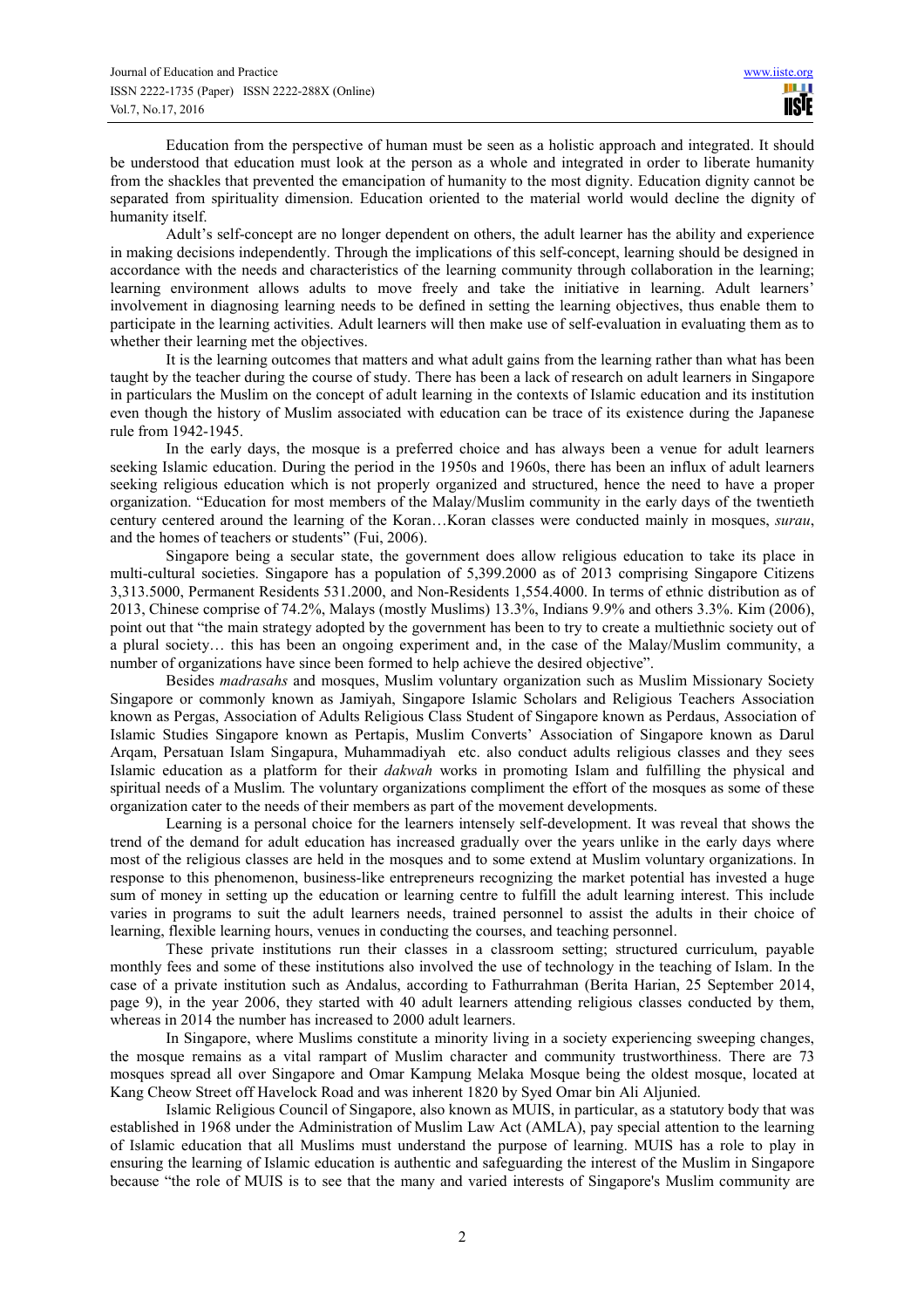looked after. In this regard, MUIS is responsible for the promotion of religious, social, educational, economic and cultural activities in accordance with the principles and traditions of Islam as enshrined in the Holy Quran and Sunnah."

There are a growing concern and tendency whereby adult learners do not know the purpose of learning, not knowing why they learn and lack exposure in learning Islamic education within their comfort zone by attaching themselves or learn from a specific teacher that turns them into fanatics. This concern was raised by MUIS in the Friday sermon (13<sup>th</sup> February 2015) "we need to keep an open mind and heart when seeking religious knowledge, particularly when Islam is a religion of morals and principles. This is reflected by not being fanatical (*taasub*) towards a certain teacher or his teachings".

This '*taasub'* phenomenon will have repercussions on adult learners understanding in Islam. It shows the attitude of the learners, rigidness in their thought, unable to make comparisons, distancing in seeking opinions, and belief with a strong conviction that he or she in the right path. Hence, adult learners unable to distinguish between truth and lies without exposing themselves in learning beyond specific teacher and "this phenomenon of being fanatical or *taasub* has existed since the past and still in existent today".

## **2. Statement of the Problem**

Based on the above description this study was guided by the following research questions: What is Adult Learners Understanding in Learning Islam using the Andragogy Approach in Singapore?

The following research questions were investigated:

- 1. What do the adult learners understanding in learning Islam?
- 2. How does the andragogy approach promote the learning of Islam?
- 3. How does learning of Islam transform adult learners?

## **2.1 Purpose of the Research**

- 1. To describe the adult learners understanding in learning Islam.<br>2. To describe the andragogy approach in promoting the learning
- 2. To describe the andragogy approach in promoting the learning of Islam.
- 3. To describe the learning of Islam transform adult learners?

# **3. Literature Review**

## **3.1 Adulthood**

It is evident that the development of adult and children "is complex because it is the product of biological, cognitive, and socioemotional processes" (Santrock, 2011). "Adulthood is a time of development and change, but its processes differ from those of childhood" (Tennant and Pogson, 1995). These processes reflect the ways adult communicate, think, and behave are different than children as "biological processes produce changes in an individual's physical nature…cognitive processes refer to changes in the individual's thought, intelligence, and language…socioemotional processes involve changes in the individual's relationships with other people, changes in emotions, and changes in personality" (Santrock, 2011). Likewise, adult as learners wants to be treated and taught differently as compared to children.

According to Feldman (2012), the period for adulthood is "in their 20s, they are on the threshold of the worrisome 30s, when the body begins to send messages of decline and to exact a price for excess and inattention. Cognitively, most have stopped their formal learning, but some want to take it up again either in college or in some other setting."

According to Santrock (2011), the developmental period of adulthood are divided into three stages. They are early adulthood at the age of 21 to 39 years old, middle adulthood the age ranging from 40 to 60 years old and late adulthood the age begins from 61 years and above. In each stage of adulthood as shown by Santrock, requires a different set of challenges and personal needs. Through these stages adult learner needs may differ from one stage to another stage as such the learning objective must meet this group of adult learners.

The vast of experience of adult learner accumulated over the years have taught them the valuable lesson in life. "When adults come to your course, they carry with them the baggage of all their learning experiences. These experiences…will be a mixture of negative and positive…have a wide range of backgrounds, ages, attitudes, and experience" (Corder, 2002). The personality of adults' learner is determined by the varying experiences they went through during childhood under the care of their parents, exposing to physical environments, people around them, and the school they studied.

## **3.2 Definition of Learning**

According to The Cambridge Dictionary of Psychology (2009, 292) learning is "the act or process of acquiring new information, behavior, or skill, which lasts for a considerable period". For Ravitch (2007), learning can be defined as "the process of gaining knowledge, skills, or understanding through study, instruction, or experience". Knowles, Holton, and Swanson (1998) "define learning as the process of gaining knowledge and/or expertise".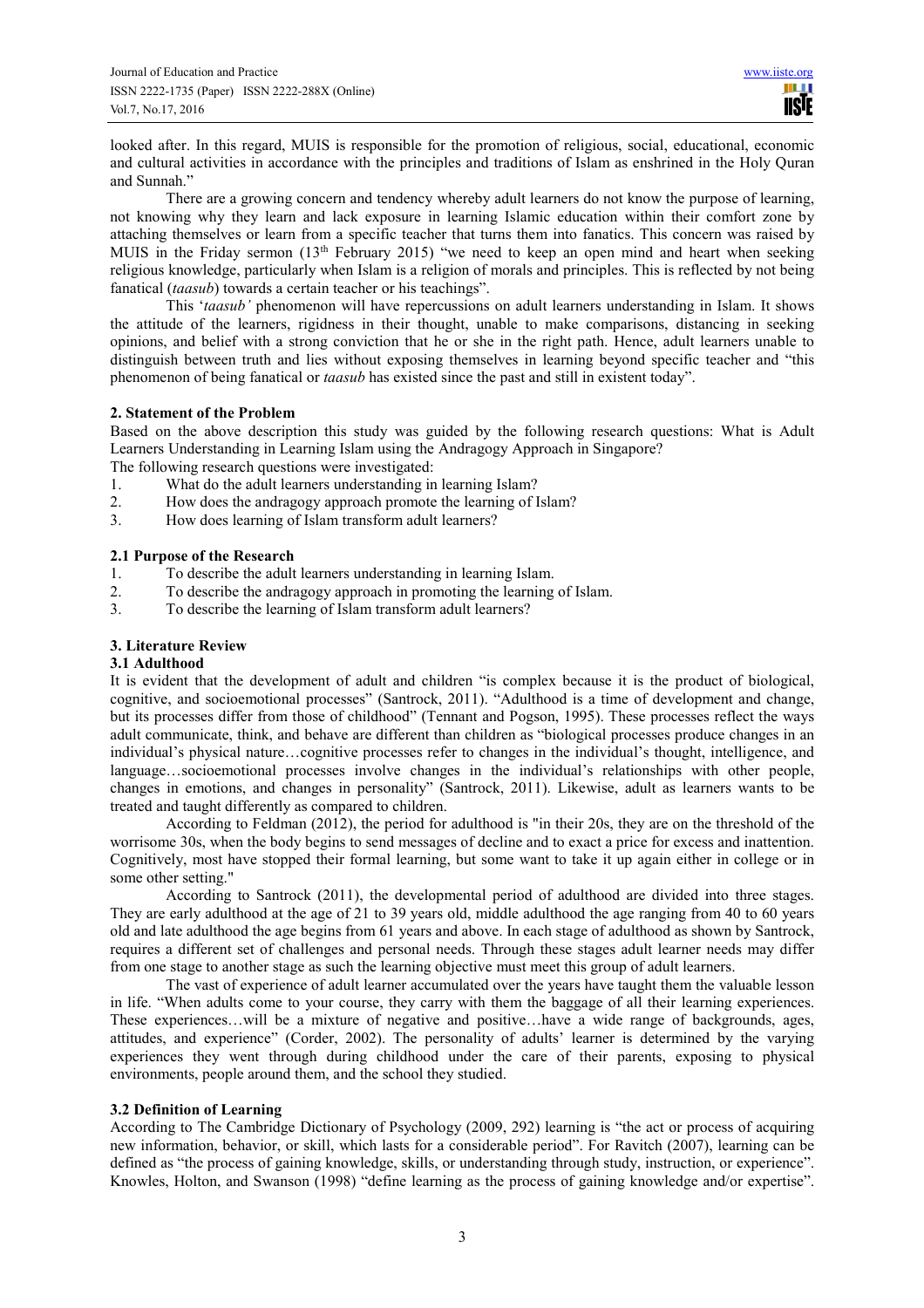Jarvis (2002) explain the inter-related between learn and learning depending on its contexts.

Pritchard (2009) provide a list of definition that relates well to our daily learning, "...learning is the process of gaining more knowledge or of learning how to do something". Such definitions given by Pritchard are a change in behavior as a result of experience or practice, the acquisition of knowledge, knowledge gained through study, to gain knowledge of, or skill in, something through study, teaching, instruction or experience, the process of gaining knowledge, a process by which behavior is changed, shaped or controlled, and the individual process of constructing understanding based on experience from a wide range of sources.

#### **3.3 Islamic Learning**

"Recite in the name of your Lord who created, Created man from clinging substance. Recite and your Lord is the most Generous, Who taught by the pen, Taught man that which he knew not." (Al-Alaq: verse 1-5)

These are the first verses that were revealed to the Prophet Muhammad (peace be upon him) by the Angel *Jibril* when he is in the Cave of Hira. These verses explain clearly the importance to acquire knowledge as it is the great gift of Allah to mankind and the significance relations between knowledge and Islam. These verses contain the message to all mankind the importance of reading, teaching, learning, thinking, experimenting, explore, research, innovate and etc.

The Quran defines Islam as a religion. Quran is seen as a source of absolute that contains the revelation of Allah. Islam can be understood as submission and obedience. For a person who behaves as mentioned in Islam is called a Muslim, which is to obey and submit to the will of Allah. The teaching of Islam was directed to actualize the blessing to nature phenomenon in the universe (*rahmatan lil alamin*).

A man with his intelligence and freedom of choice is invited to the will of Allah to become a Muslim. The fundamental of Islam as a religion is based on *Iman*, *Islam*, and *Ihsan*. *Iman* means belief or faith, *Islam* means to obey and submission to Allah while *Ihsan* means to improve the practicing of Islam by pleasing Allah and abide by His commands.

A Muslim who embraces Islam must demonstrate his belief by practicing the five pillars of Islam. The five pillars of Islam are the framework of Muslim life in which they have to adhere to as part of their commitment to the teaching of Islam.

*Iman* is the pillars or requirements which is generally known as the six pillars of Islam: belief in Allah, belief in the Angels of Allah, belief in the scriptures of Allah, belief in the Messengers of Allah whom His revelation was conveyed to mankind, belief in the eternal life after death and Allah last day of perfect judgement, and belief in predestination.

The basics teaching of Islam are essentially discussing the general framework of Islamic teachings, and that does not mean other aspect of Islam is not important as the teachings of Islam cannot be segregated from one another. There are three basics teaching of Islam for a Muslim to learn, to know and to practice. They are first, *aqeedah* (creed), secondly, *sharia*, and thirdly, *akhlak* (character).

Muslim abides by only two absolute references or sources of Islam, which is the Quran and the traditions of Prophet Muhammad also known as the Sunnah. These references constitute Allah's revelation that was sent to Prophet Muhammad. Prophet Muhammad was inspired by Allah with the Quran and the Sunnah. Hence, all beliefs and acts of worship rely on these two sources of reference. Any thoughts, deeds, or practicing is in aligning with the Quran and the Sunnah may be accepted, and if any of those that contradicts the Quran and the Sunnah will be rejected.

The Quran is Allah's word that touches the human heart, mind, and soul and therefore it is unique in its characteristic. It is engaging in the reciting of the Quran when it moves from one topic to another topic that reaches the attention of the reader and at times putting the words subconsciously in the reader's own mouth. The Quran explain all aspect of life which is always relevant to any context or condition or situation with a reminder of its ultimate goal the essential for humanity to be dutiful to Allah.

The relationship between the Quran and the Sunnah is very meaningful and important. The implementation of the content of the Quran was demonstrated through the Sunnah. The Sunnah provides the practical explanation on the teaching of the Quran to avoid any misunderstanding on the intent of the Quran. The Quran defines the character, behavior, and laws to provide crystal clear of its meaning. Allah guidance is holistic by means of the Quran and the Sunnah for the accessibility to all mankind.

#### **3.4 Andragogy Theory**

Over a long period till recently there was stand out a model of assumptions about learning and the attributes of learners on which adult educators could base their curricula and educating practices. Andragogy is an idea advanced by Malcolm Knowles in his 1970 book, The Modern Practice of Adult Education. Knowles' theory of andragogy was an endeavor to make a theory distinguish learning in childhood from adapting in adulthood.

It has been contended that learning is an existential phenomenon, forms that happen to a great many people all through the majority of their lives. Consequently, it is kept up that lifelong education – or now, deep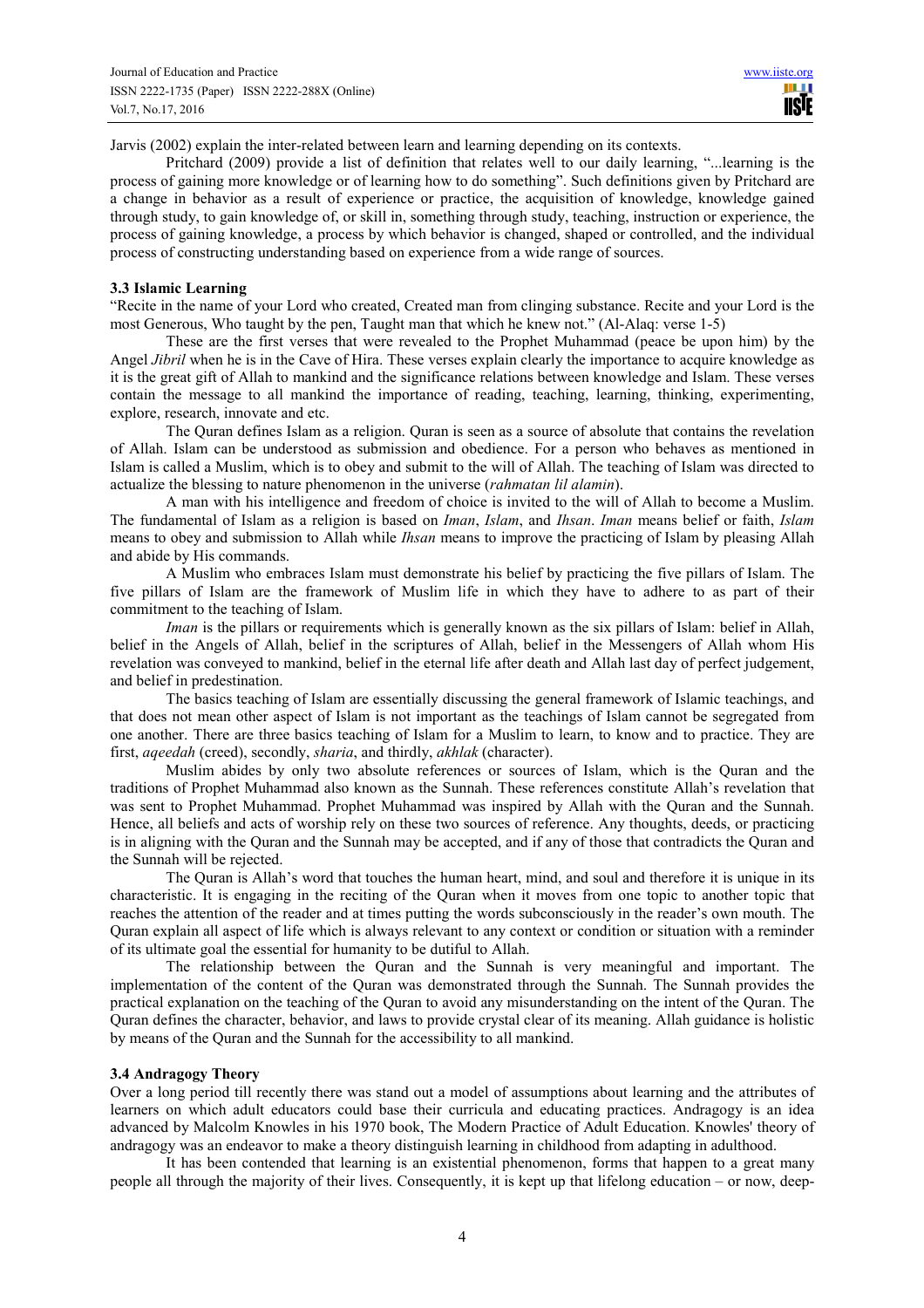rooted learning – ought to be viewed both as a human right and as a key need in any socialized society so all individuals can react to their adapting needs, satisfy their potential and find a spot in the more extensive society. For a really long time education was viewed as something done to the learning needs of children, move on to youth, and after that generally it had no further place in their lives.

What children ought to realize is not what the adult world supposes they should know, however how to inquire. "Adulthood is reached when individuals are treated by others as if they are socially mature and when they consider themselves to have achieved this status" (Jarvis, 2004, 67) and that is the reason traditional teaching method i.e. pedagogy is unimportant to the present day prerequisites for the instruction of both children and adult. Experience adult educators have known for quite a while that they can't teach adults as children have customarily been taught. For adults are quite often voluntary learners and they essentially vanishing from learning encounters that don't fulfil them. Adult teachers have not a coherent theory to support their treating adults as adults (Knowles 1970, Cross 1981, Jarvis 2004).

Knowles (1970) accept that andragogy implies more than helping adults learn and it also means helping individuals learn, and that it in this manner has suggestions for the children and youth. To discharge adult education from pedagogy, it was suggesting a new name: "andragogy", which is based on the Greek word aner (with the stem andr-), meaning "man". Andragogy is, therefore, the art and science of helping adults learn. Knowles affirms that the methodology of developing to adulthood starts ahead of schedule in a children's life and that as children develop they tackles more of the attributes of the adults on which andragogy is based.

Knowles latest revision was that the utilization of andragogical and pedagogical standards is to be dictated by the circumstances and not by the age of the learner. From the input given to him by teachers in primary and secondary schools (and a couple in universities) that they were exploring different avenues regarding applying the ideas of andragogy to the education of youth and finding that in specific circumstances they were creating unrivalled learning.

## **3.5 Andragogy Approach**

Knowles (1980) excessively make reference to the learning and showing including adults. The discriminating component in any adult instruction system is, obviously, what happens when an educator candidly encounters a gathering of learners. As Knowles see it, the andragogy methodology to the learning-teaching exchange is commenced on three additional presumptions about learning and teaching:

1) Adults can learn. The focal recommendation on which the adult instruction development is based is that adult can learn. Adult learning obviously shows that the essential capacity to learn remains basically whole for the duration of the life compass and that in this manner, if people don't really execute also in learning circumstances as they could, the reason must be looked for in considering such variables.

2) Learning is an internal process. There has been a propensity to look upon education as the transmittal of data and information, to see learning as a practically solely intellectual process comprising and gathering of data and information storing in the mind. The understood assumptions hidden this perspective of learning is that it is basically an external process as in what the learner learns is resolved fundamentally by external strengths, for example, the perfection of the educator's presentation, the nature of perusing materials, and the viability of school order. Individuals holding this perspective even today demand that educators' capabilities be judged just by their authority of topic and clatter against their squandering time looking into the brain science of learning.

3) Conditions of learning and principle of teaching. It is getting to be progressively clear from the becoming group of learning about the methodologies of adult learning that there are sure states of discovering that are more helpful for development and advancement than others. These better conditions appear than be delivered by practices in the learning-teaching exchange that stick to certain unrivalled standards of educating.

## **3.6 Andragogy Learning Model**

The andragogical model is a model of assumptions based on sixth assumptions taking into account of newer additional assumptions added in the later years (Knowles et. al., 1998) as mentioned below:

1) The need to know. Adult learners need to know the purpose of learning before getting committed in the learning process. On the learners own accord, they must be able to initiate to learn something; by knowing the benefits of learning it will then develop an inner drive within the learners that pull them through the learning journey and reap from the learning gain. Merriam and Caffarella (1999) stated that the purpose of learning is normally involving social intervention that requires for problems to be solved. To what extent it is seen as problematic depends on learner's value, social status in the society, and perspectives.

2) The learners' self-concept. "Adults have a self-concept of being responsible for their own decisions, for their own lives." Adults take pride in them. A mental image and consciousness inherited in adult as being responsible for their doings will have an impact on their lives. These will then translate in the form of attitudes, cognition, and opinions that others will preconceive ideas upon adult learners on "being capable of self-direction" (Knowles, 1986). Adults are able to respond to situations when they feel being challenge or threatening that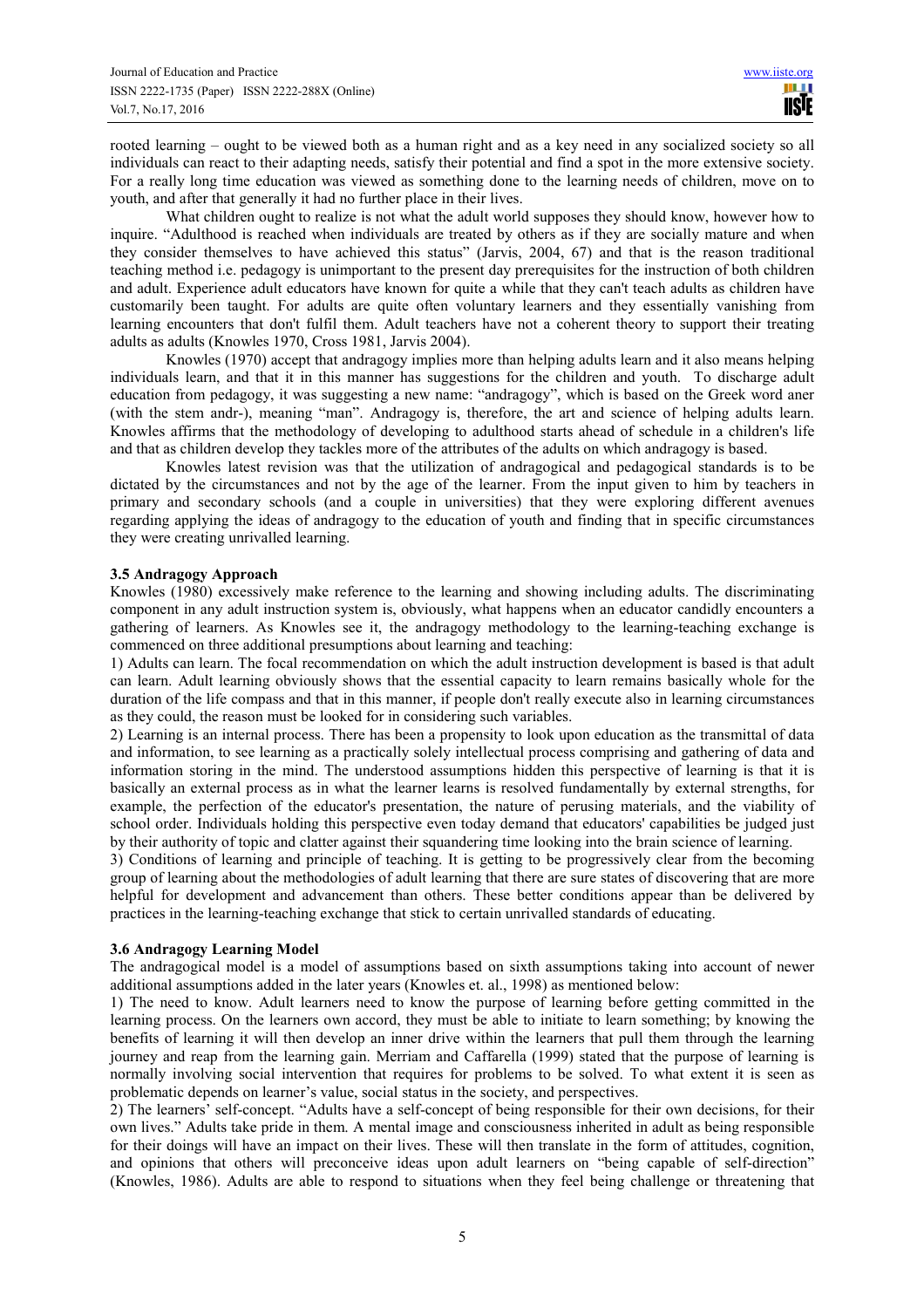resulted in a positive or negative behavior.

3) The role of learner's experiences. Adults are equipped with remarkable strength and diverse nature of experience from adolescents. They bring their experiences along as they enter the world of education. Distinctly, adult lived longer and by virtue, they accumulated more experience as compared during the adolescent years. Yet they additionally have had an alternate sort of experience. According to Dewey (1997) "I have taken for granted the soundness of the principle that education in order to accomplish its ends both for the individual learner and for society must be based upon experience-which is always the actual life-experience of some individual".

4) Readiness to learn. The willingness of adult to learn depended on the learning itself. Adults get to be prepared to realize those things they have to know and have the capacity to do so to adapt adequately to their actual circumstances. A basically rich wellspring of receptiveness to learning is the developmental stage to the accompanying. The separating consequence of this assumption is the essentialness of timing learning experiences to match with those developmental tasks

5) Orientation to learning. Learners see training as a procedure of creating expanded fitness to accomplish their maximum capacity in life. They need to have the capacity to apply whatever learning and ability they pick up today to living all the more successfully tomorrow. In like manner, learning encounters ought to be sorted out around competency-improvement classes. Individuals are execution focused in their introduction to learning. Adults are prodded to make sense of how to the extent that they see that learning will help them perform endeavors or oversee issues they go up against in their life circumstances.

6) Motivation. While adults are receptive to some outer helpers (better occupations, advancements, higher pay rates, and so forth), the most strong inspirations are inner power, for example, the longing for expanded employment fulfilment, respect toward oneself, personal satisfaction and so forth. According to Corder (2002), adult learners' motivation for attending courses varies according to their personal preferences. Adult learners' motivation can be categorized into two broad categories, first, 'instrumental', and second, 'intrinsic' motives.

According to Reishchmann<sup>1</sup> (in his corresponding email with reseacher), the term andragogy has been debatable for a long period of time and there is no consensus on how andragogy was defined. Referring to Knowles work there is no difference on how the terms were used whether it is andragogy approach or andragogy model or andragogy theory. From Reischmann perception is that it could due to "different language-backgrounds of the people who discuss this (in Germany "theory" may be understood differently from the US)."

Reischmann is of an opinion that there is no need to distinguish the term, be it andragogy approach or andragogy model or andragogy theory. He considered Malcolm Knowles work as just another adult education theory among other theories exists in adult education.

#### **4. Research Method**

 $\overline{a}$ 

To understand how adult learners learn at Kampung Siglap Mosque and Al Zuhri Higher Learning Institute, a qualitative research design was adopted. The data collected is not in the form of numbers, but the data is derived from a script interviews, field notes, personal documents, notes or memos, and other official documents (Moleong, 2006), so that the objectives of a qualitative descriptive study was to gives an overview of empirical reality in accordance with existing phenomena in depth, detailed, and complete (Nazir, 1988).

The rationale for choosing Kampung Siglap Mosque is because it is the first mosque in Singapore that focuses on the teaching of Al-Quran. They set-up a Centre called Darul Quran to serve the Muslim Singaporean to memorize and learn Al-Quran. As for selecting Al Zuhri Higher Learning Institute, the rationale is because it is the first private institution in Singapore that has a comprehensive Islamic program ranges from certificate level to Master level and also the first institution to offered full-time diploma program in Islamic studies since 2002. There was a also great demand from adult learners to study at Al Zuhri. Al-Zuhri has the support from Islamic Religious Council of Singapore (MUIS) and Singapore Islamic Scholars and Religious Teachers Association (PERGAS).

The source of the research data come from the Muslim adult learners who attended the Islamic religious class either in the Kampung Siglap Mosque and/or Al Zuhri Higher Learning Institute. To determine the source of the data a snowball sampling was used. The emphasis is on adult learners understanding in learning Islam, adult learners approach to learning Islam and adult learners' transformation from the learning of Islam.

To ensure the confidentiality of the informants it was agreed upon among the informants that only their initial names will be used and their privacy is protected. This allows the informants to share freely on their views related to this study.

During the interview, the questions ask are not in sequence. If the informants responded with an answer that already covers some parts of the questions, no questions will be repeated again to the informants. According

<sup>&</sup>lt;sup>1</sup> Prof. Dr. Jost Reischmann. Chair of Andragogy (Adult and Continuing Education), Dean of the Faculty of Pedagogy, Psychology, and Philosophy. Bamberg University, Germany.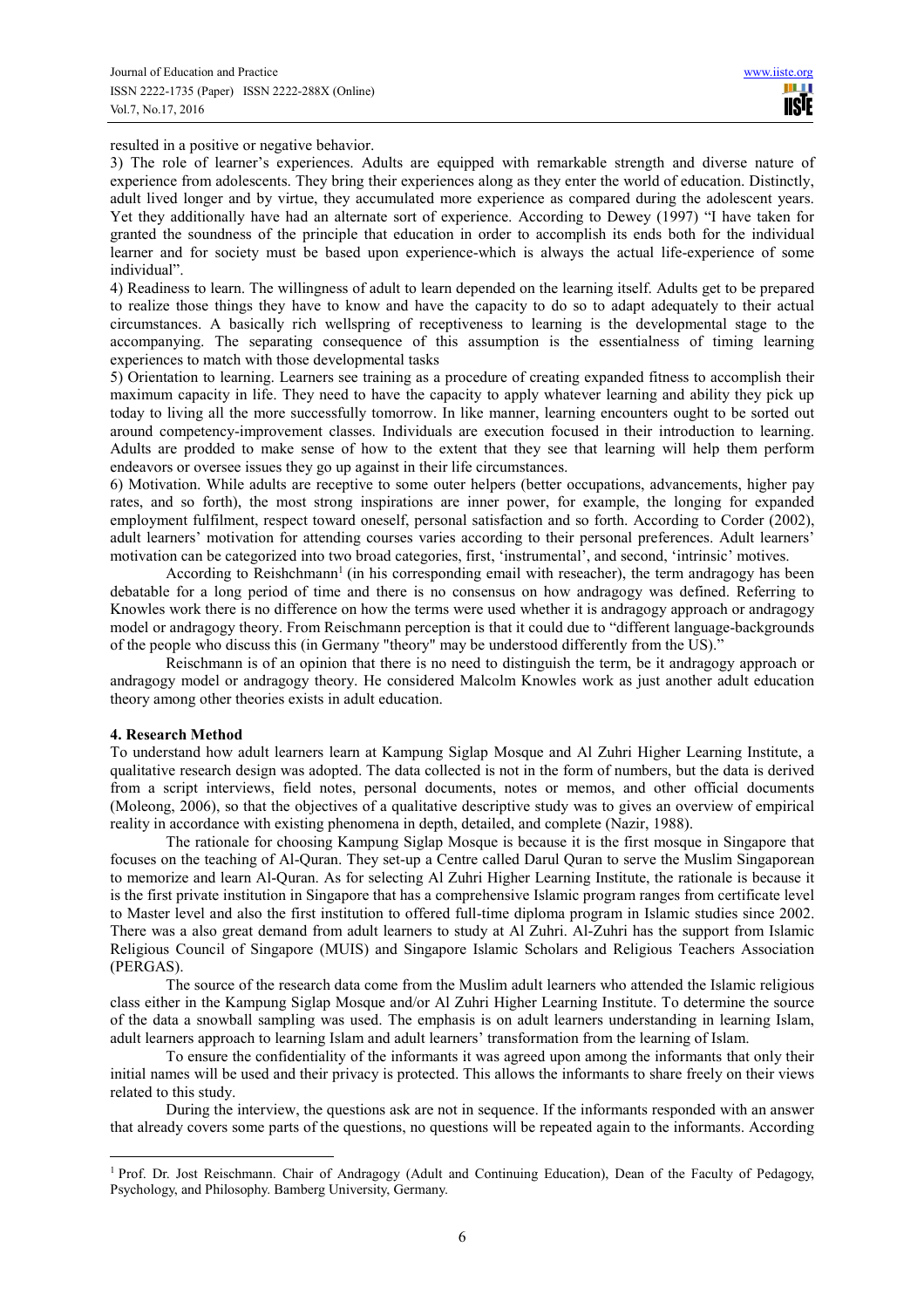to Patton in Afifuddin and Beni (2009), in the interview process using general guidelines interviews, interviews equipped with interview guides were very common, as well as specifying the issues that should be covered without specifying the order of questions, even perhaps not formed an explicit question.

Observations are needed to understand the process of the interview and the interview can be understood in context. Observations are carried out on the subject, the subject's behavior during the interview, the subject interaction with the researcher, and the things that are considered relevant in order to provide additional data on the results of interviews (Afifuddin and Beni, 2009). This allows reseacher to be objective, oriented to the discovery of the evidence and retains the option to approach the problem inductively. Having to observe the actual situation allows the reseacher to see things less recognized research subjects and to reflect and act introspective to research conducted. Impressions and feelings of observations will be part of the data which in turn can be used to understand the phenomenon under study.

#### **5. Discussion**

The following is the discussion by the researcher in relation to the purpose of this study.

Although the place of adult learning was taken into consideration in determining their decision to learn, but the tendency to learn the topics that being taught are more visible than the learning venue. Adult learners find ways and means to search for an opportunities to learn, "...so the moment I had the opportunities to actually learn whereby you know with the emergence of school like Al-Zuhri…than it make easy for me to enter the course of adult learners" (SBI, 2015). There are achievements gaps in acquiring knowledge between adult learners' willingness to learn and opportunities to learn.

Adult learners have deep curiosity instinct. This instinct arises because adults always feel for what they know is not enough. They are not satisfied with the knowledge they acquire. Adults had the attitude of prejudice in deciding what to learn in imposing on them without going through the learning process. These affect the way adults learn to make the brain's insistence receive all information conveyed by way of imposing. Refining raw information rapidly in the human brain turned into one-sided knowledge.

Adults considered teachers to be the main cause of instilling interest and encourage them to learn Islam but they felt that teachers must be sincere when teaching. It can easily be understood why adult learners respect teachers because Islam elevate their status in high esteem. This is generally the teacher as the media can affect the learning process if they do not have the right attitude.

In addition to Knowles andragogy theory, researcher discovers one component that was mentioned by informants repeatedly during the in-depth interview i.e. the importance of intention that is linked to spiritual relationship with God. The purpose of Islam as a mercy to all mankind in the domain of education is to allow every human being to make decisions in relation to their rights to seek education.

Adults learn on their volition without any coercion from anyone. Their presence in the classroom or learning institution to learn consciously proves there is a desire to learn.

Adult learner's goal in learning Islam is to perform their duties as creature of Allah, which is to worship and submit to the Almighty. HAK (2015) argues that, "If we don't learn we may not be able to see the purpose of living. We probably don't know what we want in lives and not sure where are we heading towards to."

Adult willingness to learn comes from their own initiative and the support of others as they are not bothering to learn if there is no stimulation from internal and external factors. There is a paradigm shift to the perspective of adult learners in the use of knowledge and linked to experience in implementing Islamic teachings and sharing of knowledge with others, "I think we cannot separated between knowledge and experience…I use experience in conjunction with the knowledge and I learn to pair them up…without experience we cannot relate… to enrich learning…experience must be there" (SBI, 2015).

While the role of experience is inevitable in the adult learning process, reseacher propounds the view that there is a difference between one who is not very familiar or experienced in a particular subject (researcher terms it as novice learner) and experience learner (researcher terms it as seasoned learner) on the transfer of learning in learning Islam from the aspect of understanding, practicing and preaching. In learning Islam adult learners sees it as an obligation to learning because the desire for learning is a natural excitement because of human curiosity.

Adult learners have a strong belief in the divine and according to the divine each issue is regulated in human capabilities. This was mentioned by the informant, "If I face problems I don't sit on it, I face it...that is what I learn…because Allah does not burden us except within our means…so if this is a problem than we have to solve it…find a way out rather than thinking why this thing happen…" (HAK, 2015). Adult learners motivations to learning varies depending on their intention. The similarities that exist among the informants are to be a good and responsible person.

Departing from the discussion prior to gathering of data and data analysis, the findings of this study are the following propositions:

1. Adults learn on their own accord without coercion from anyone so adult learners initiate their own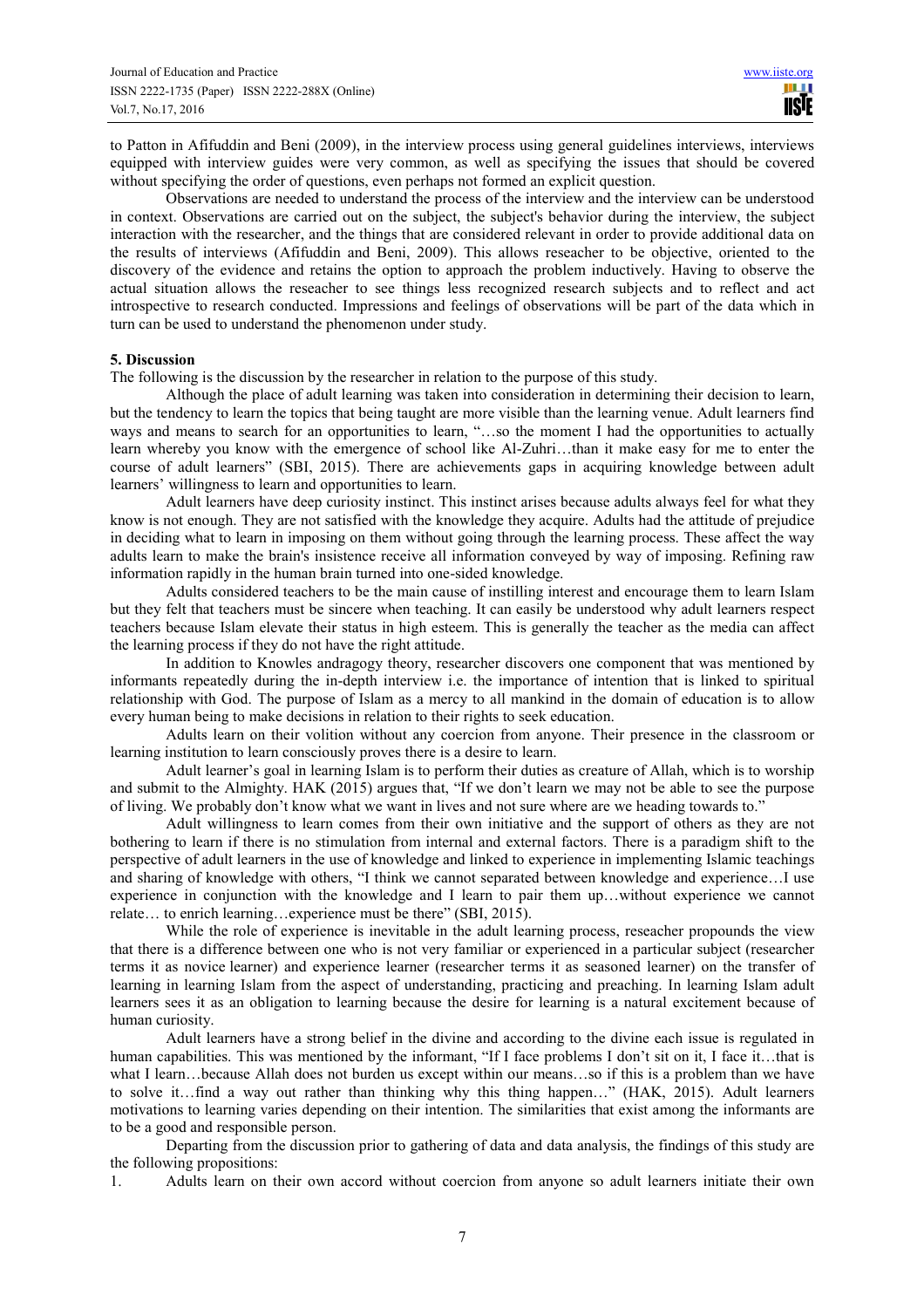learning. These result in attitude and values transformation, as adult learners are positive towards learning and realized that the teaching of Islam stressed the importance of acquiring knowledge.

2. Adult learners have deep curiosity in learning so adult learners are inquisitive and engaged in learning. These result in cognitive transformation, as adult learners are able to make cross reference with past knowledge and present knowledge based on the experience acquired and apply the knowledge in real context.

3. Adult learners had the attitude of prejudice in deciding what to learn because of deep spiritual relationships between adults and Islam so adult learners have preconceived idea in learning the topics based on their needs related to Islamic studies. These result in adapt transformation, as adult learners are able to make the improvement in prioritizing their learning needs.

4. Teachers are the main cause of instilling interest and encourage adults to learn Islam so adults' eagerness to learn depended on teachers teaching method. These result in motivation transformation, as adult learners seemed motivated and inspired by teachers teaching method.

5. Adult learners are inclined towards the purpose of living and set their expectations in learning Islam so adult needs in learning Islam must be in tandem with the purpose of living. These result in cognitive and spiritual (faith) transformation, as adult learners preferred integrated learning and submissive to Allah.

6. Adult learners are keen in improving themselves by taking learning seriously and will quit learning without external support so adult learners are keen to improve themselves and into serious learning having enough support and availability of resources. These result in behavioral and motivation transformation, as adult learners' readiness to learn based on the assistance given.

7. Adult learners rely on experience and the knowledge acquired in understanding and practice of Islam so there is a distinction in understanding and practice of Islam between novice adult learners with seasoned adult learners in learning Islam. These result in cognitive and skills transformation, as adult learners believed in comprehending the knowledge they are competent to carry out the act of worship in the real context.

8. Adult learners felt with their self-confidence and family support facilitate their learning of Islam so adult learners assume having self-confidence and family support facilitate their learning of Islam effectively. These result in values transformation, as adult learners considered the shared values encourage the practice of life-long learning, sharing of knowledge and take pride in learning Islam.

9. Adult learners are inclined to its surrounding that affects them in their learning so the physical environment enriches adult learners learning experience. These result in attitudes transformation, as adult learners show care to people closer to them, the community, and the environment.

10. Adult learners want to be responsible Muslim and role model to their family members that motivate them to learn Islam so adult learners motivation to learn Islam is to be responsible Muslim and role model to family members in achieving their learning goals. These results in character transformation, as adult learners, uphold the family's trust in them.

11. In each learning activity, adult learners will establish intention first before the occurrence of the learning process so establishing intention will strengthen adult learners' determination to actualize the intention of learning Islam to succeed in life. This result in spiritual transformation, as adult learners, must purify their heart to be purely ascertained in setting the goal for excellence in learning Islam for the worldly and the hereafter.

12. Islamic learning process has transformed adult learners in developing their principle of life to enforce a set of beliefs and humanity values so Islamic learning process has transformed adult learners principle of life in strengthening their faith and moral values effectively. These result in spiritual transformation, as adult learners believed it has provided them the understanding of the meaning of life according to Islam and improve in perfecting Islamic practices.<br>13. In the process of

13. In the process of learning Islam adult learner face challenges during the transformation period becoming increasingly obedience (*taqwa*) so adult learner understanding in learning Islam has transformed them to become more obedience (*taqwa*). These result in spiritual transformation, as adult learners securely grasp on to *aqeedah* and acts of worshipping, as the two are closely interrelated between cause and effect

14. Adult learners are convinced by learning Islam and with the intervention of Allah it will shape their physical and spiritual aspect of life so adult learners believe by learning Islam and intervention of Allah will improve their physical and spiritual aspect of life to be better. These result in personality and spiritual transformation, as adult learners, continuously learn to upgrade their knowledge and believe in Allah's word that impactful the learners' heart, mind, and soul.

# **5.1 Evaluation**

The originality of the propositions lies in the fact that there is "Transformative Learning in Engaging Islam". Transformative learning begins with an adult as a volunteer-learner with the support from the family and the environment. It moves on with the intention to transforms follow by self-determination to achieve the purpose of living. To equip learners with the necessary tools adult begin to acquire knowledge and develop with the comprehension of knowledge to have a better understanding of the use of the knowledge.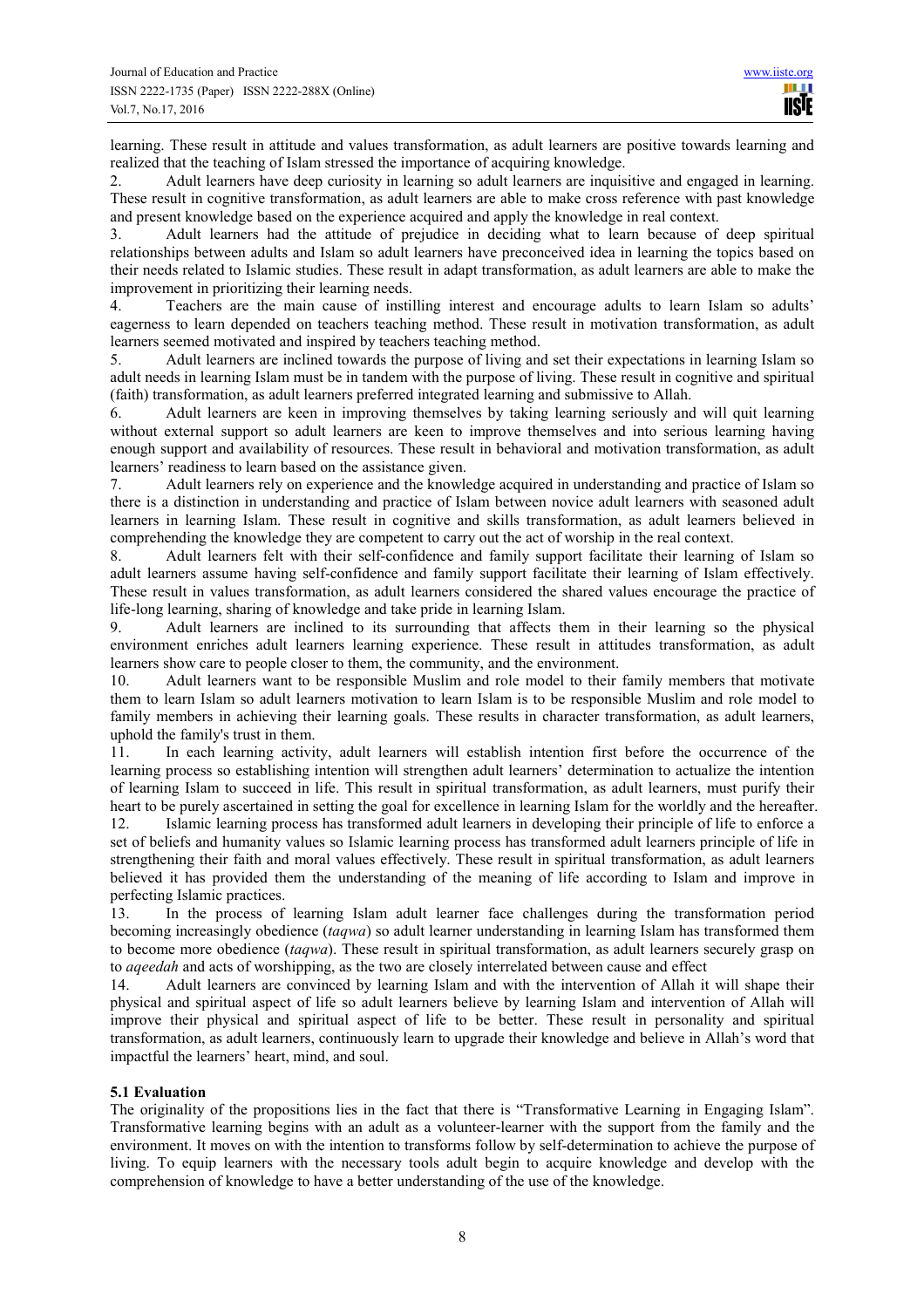Thereafter, they applied the knowledge in the real context as a form of their devotion to Islam. During the transformative process, adult seeks improvements and adjustment by being adaptable to the real context in relation to their understanding of Islam. At any stages of this transformative learning, an adult always seeks divine intervention. Transformative Learning in Engaging Islam is focused on adult learning, especially in the context of Islamic learning.



Figure 1. Transformative Learning in Engaging Islam

The transformative learning in engaging Islam is an enhancement from Knowles (2008) theory of andragogy approach which relies much on physical learning. Knowles theory is general in nature on adult learners approach towards learning and may or may not be relevant to all adult learners learning situation. But transformative learning in engaging Islam is favored on adult learners experiencing the learning process and gradually turns into transformative learning process in practicing the teachings of Islam which effect on physical and spiritual learning.

The sixth assumptions of Knowles theory are embedded in the series of components of transformative learning in engaging Islam and often than not each of the sixth assumptions are repeatedly found in the component of transformative learning in engaging Islam, such as, the first assumption on learner's need to know are embedded in the components of volunteer-learner, intention, self-determination, and acquiring knowledge. The second assumption on self-concept of the learner is embedded in the components of volunteer-learner, and self-determination. The third assumption on learner experience is embedded in the components of volunteer learner, acquiring knowledge, comprehension, application, and improvement and adjustment.

The fourth assumption on readiness to learn is embedded in the components of volunteer learner and intention. The fifth assumption on orientation to learning is embedded in the components of application and improvement and adjustment. The sixth assumption on motivation is embedded in the components of volunteerlearner, intention and application.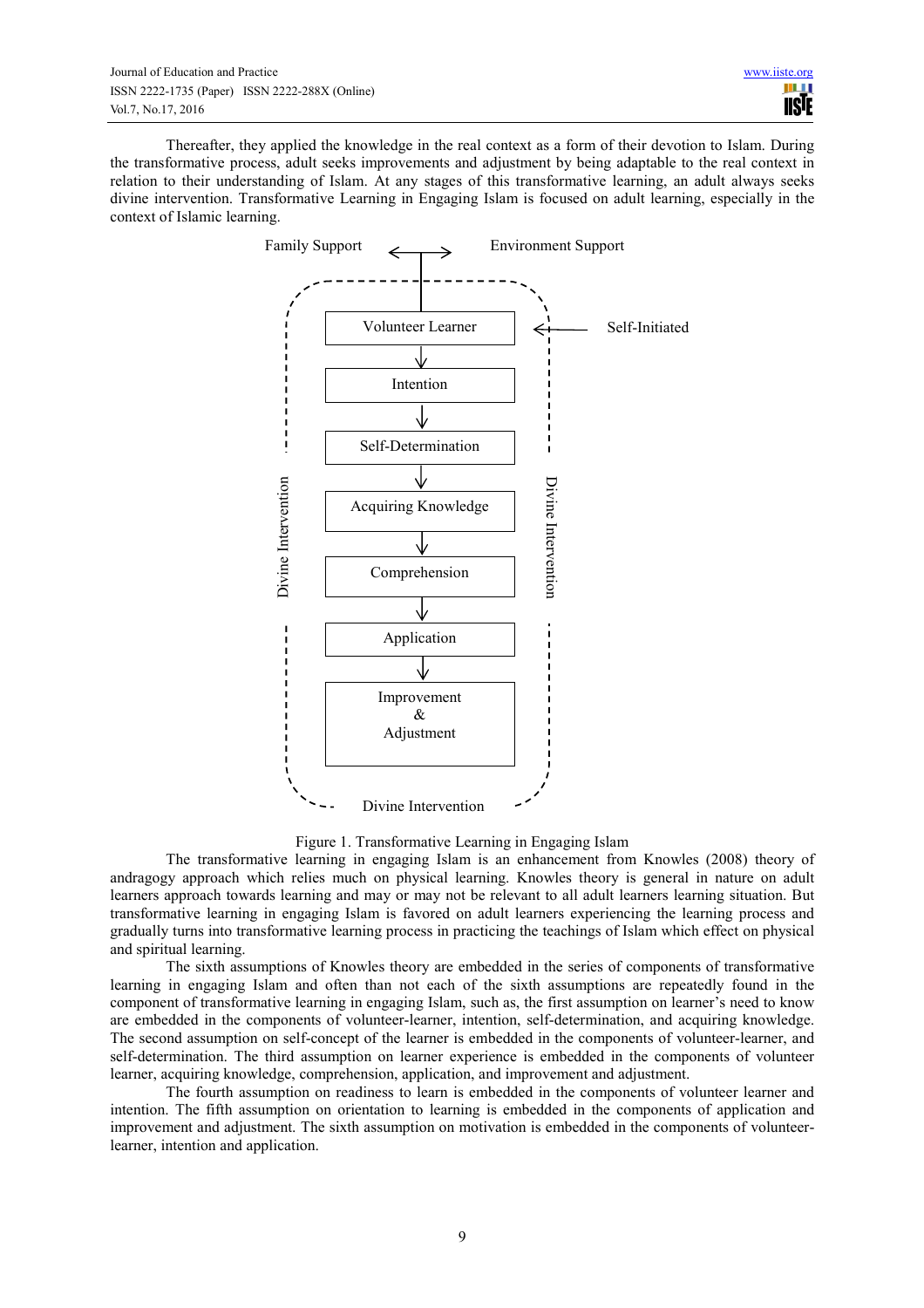Table 1. Knowles sixth assumptions embedded in Transformative Learning in Engaging Islam

| Knowles Theory              | Transformative Learning in Engaging Islam |
|-----------------------------|-------------------------------------------|
| Learner's Need to Know      | Volunteer Learner                         |
| Self-concept of the Learner |                                           |
| Learner Experience          |                                           |
| Readiness to Learn          |                                           |
| Motivation                  |                                           |
| Learner's Need to Know      | Intention                                 |
| Readiness to Learn          |                                           |
| Motivation                  |                                           |
| Learner's Need to Know      | Self-Determination                        |
| Self-concept of the Learner |                                           |
| Learner's Need to Know      | Acquiring Knowledge                       |
| Learner Experience          |                                           |
| Self-concept of the Learner | Comprehension                             |
| Learner Experience          |                                           |
| Orientation to Learning     | Application                               |
| Motivation                  |                                           |
| Learner Experience          | Improvement & Adjustment                  |
| Orientation to Learning     |                                           |
| Motivation                  |                                           |

## **6. Conclusion**

In accordance with the purposes of this study were to describe the 1) adult understanding in learning Islam, 2) andragogy approach in promoting the learning of Islam, and 3) learning of Islam transform adult learners, so based on the data obtained and the used of descriptive analysis, it is possible to conclude as follows:

1. From the analysis it can be summarized based on the substance of the claims repeatedly presented and concluded that adult understanding in learning Islam are as follows: (1) Adult learners initiated their own learning and pay special attention to the teachers who taught the subjects on Islam. (2) Adult learners' curiosity in seeking the truth drives them in learning Islam to gain a better understanding. (3) Adult understanding in learning Islam will equip learners in mastering the contents and its application in a real context that enable the adult to use necessary knowledge, skills and attitudes in their daily lives. (4) Adult learners are keen to increase their knowledge in Islam but at the same time, they also want to get accreditation. (5) Embracing Islam as a way of life will lead the learner in understanding the purpose of living. (6) Adult learners will always arouse by teachers' clarity, giving rise to solid understanding for learners to practice what they have learned. (7) Adults' knew the need for them to further their learning in Islam because they are fully aware that the knowledge they possessed at a young age is not sufficient and may lack the understanding of Islam. (8) Experience learners learning Islam are more to refresh their understanding and to develop a more comprehensive understanding on practicing Islam. (9) Adult learners have a sense of guilt of lacking in understanding Islam and at times, the heart rebel feeling guilty for not doing their religious obligations that one of it comprising their obligation in learning Islam. (10) Adult learners learning Islam is to deepen knowledge and practice Islam in their daily lives. (11) In seeking Allah's guidance, adult learners have full faith in Allah that He is the Almighty and there exist divine intervention in their understanding of Islam. (12) Adult learners wish to implement the teachings of Islam depends on the extent of their intentions.

2. Meanwhile several reasons for the andragogy approach in promoting the learning of Islam are as follows: (1) Adult learners see the role of intention as crucial in determining their learning and transformation that takes place in their lives. (2) Adult learner learning goal is to enter the heaven and work towards achieving it by monitor regularly their learning goal. (3) Adult learners are mentally and physically prepared to acclimate to new surroundings and face the challenges during the cause of learning. (4) Adult learners prefer to be aroused with different information to stimulate their interest into deep learning. (5) New information will create the sudden interest that triggers the inquisitive mind of the adult learners to learn and to gain an understanding of particular knowledge. (6) Adult learners incorporate of what they learn with the experience they have and will internalize the knowledge and put to a practice of what they learn. (7) Experience learners have a better understanding in learning Islam as compared to new learners. (8) Teacher, family, and resources are the main consideration in supporting adult readiness to learning. (9) Adult learners felt learning mustn't come from the content itself and prefer integrating the lessons with a real-life example provide a better understanding of issues affecting the learners and the community. (10) Adult learners desire to be a good practicing Muslim in worshiping Allah motivates them to learn Islam

3. Whereas the learning of Islam transform adult learners are revealed as follows: (1) Adult learners'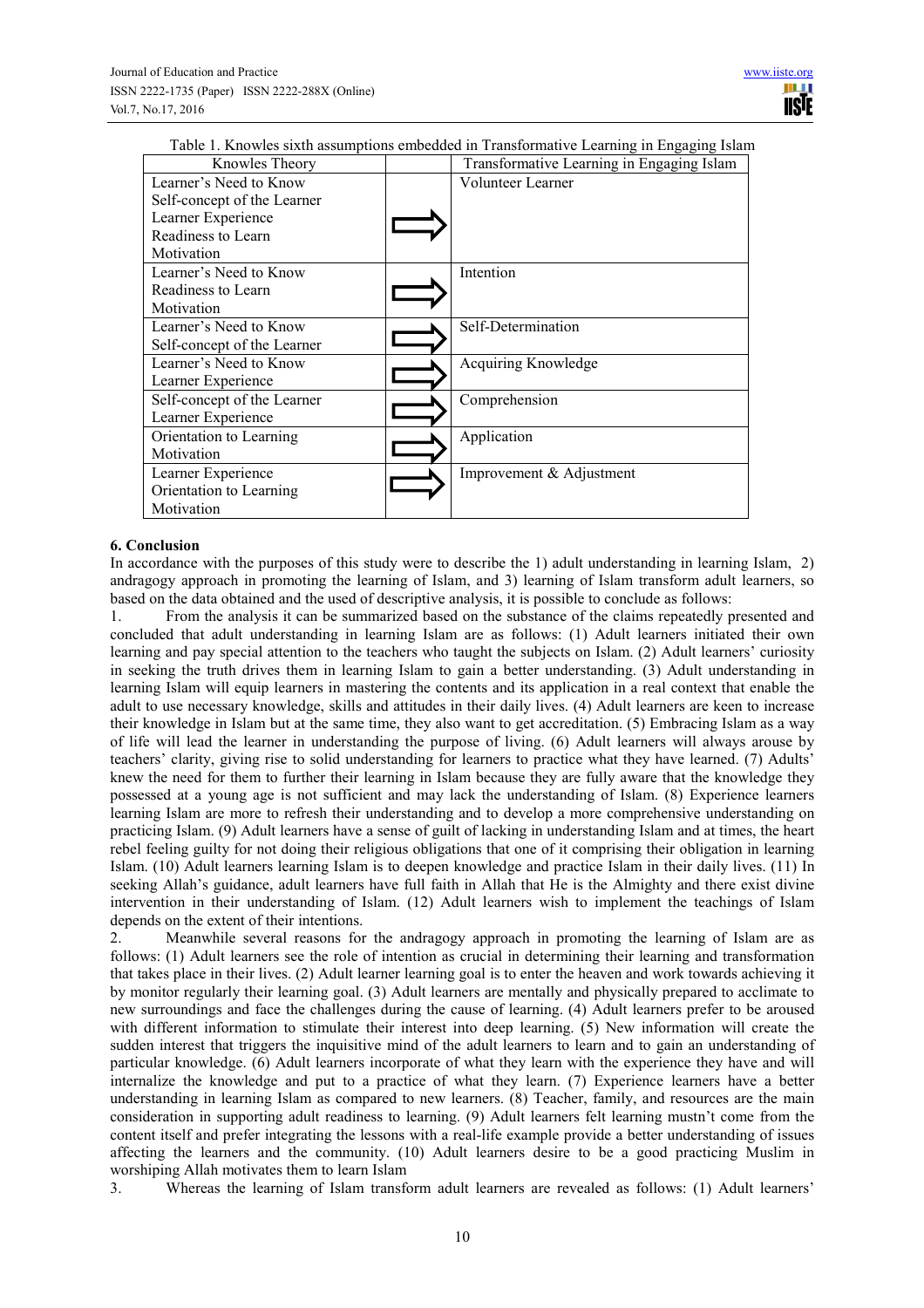principle of life are needed to uphold a set of beliefs and the basis for learning efforts to consciously recognize and support the living system and regulations. (2) In seeking Allah forgiveness, adult learners should repent and move on in life and not just stay stagnant and being responsible is important in life. (3) Adult learners have the soul resilience in facing the trials of life. (4) Having the knowledge and apply it in a real context is a challenge to adult learners. (5) When adult learners learn and begin to understand Islam, their inner thought starts to ponder in applying the knowledge as they have to unlearn and relearn. (6) Adult learners felt spiritual transformation may lead to physical transformation. (7) Adult learners undergo a learning process requires the intervention of Allah for transformation to happen. (8) Transformations also see the inculcation of positive values in the behavior change of learners. (9) Life-long learning is the ultimatum of one who always seeks to improve in lives and seek happiness. (10) Support from the environment is much needed for adult learners intended to transform while going through the learning process.

#### **References**

- Abdul Haq, Mahar. (2008), *Educational Philosophy of The Holy Quran*, India: Adam Publishers and Distributors. Abu Bakar, Mukhlis. (2006), *Between State Interest and Citizen Rights: Whither the Madrasah?* In *Secularism and Spirituality: Seeking Integrated Knowledge and Success in Madrasah Education in Singapore*, edited by Noor Aisha Abdul Rahman and Lai Ah Eng, Singapore: Marshall Cavendish Academic.
- Administration of Muslim Law Act, Chapter 3 [Online]. http://statutes.agc.gov.sg

Afifuddin M.M. and Beni Ahmad Saebani. (2009), *Metodologi Penelitian Kualitatif*, Bandung: CV Pustaka Setia. Al-Ghazali, Muhammad. (2006), *Khuluq al-Muslim*, terjemahan Muslim Character, Adam Publishers.

- Bowell, Richard A. (2004), *The Seven Steps of Spiritual Intelligence: The Practical Pursuit of Purpose, Success, and Happiness*, London: Nicholas Brealey Publishing.
- Cooper, James M. ed. (2011), *Classroom Teaching Skills*, Ninth, USA: Wadsworth-Cengage Learning.
- Corder, Nicholas. (2002), *Learning to Teach Adults: An Introduction*, London: Routledge Falmer.

Cross, Kathryn Patricia (1981), *Adults as Learners: Increasing Participation and Facilitating Learning*, San Francisco: Jossey-Bass Publishers.

Dewey, John. (1997), *Experience and Education*, New York: Touchstone.

- Department of Statistic Singapore, Population and Population Structure [Online]. http://www.singstat.gov.sg/statistics/browse-by-theme/population-andpopulation-structure [10 October 2015]
- Feldman, Robert S. (2012), *Discovering the Life Span*, USA, Pearson Education Inc.
- Foley, Griff, ed. (2004), *Dimensions of Adult Learning: Adult Education and Training in a Global Era*, England: Open University Press.
- Fui, Chee Min, (2006), *The Historical Evolution of Madrasah Education in Singapore*, In *Secularism and Spirituality: Seeking Integrated Knowledge and Success in Madrasah Education in Singapore*, edited by Noor Aisha Abdul Rahman and Lai Ah Eng, Singapore: Marshall Cavendish Academic.
- Jarvis, Peter. (2002), *International Dictionary of Adult and Continuing Education*, London: Kogan Page Limited. \_\_\_\_\_\_\_\_\_\_ (2004), *Adult Education & Lifelong Learning: Theory and Practice*, London: Routledge Falmer.

Jarvis, Peter and Parker, Stella. (2005), *Human Learning: An Holistic Approach*, London: Routledge.

- Kim, Khoo Kay. (2006), "*Overview*". In *Malays/Muslim in Singapore:Selected Readings in History 1819-1965*, edited by Khoo Kay Kim, Elinah Abdullah, and Wan Meng Hao, Selangor: Pelanduk Publications.
- Knowles, Malcolm S. (1970), *The Modern Practice of Adult Education: Andragogy vs Pedagogy*, New York: Association Press.

\_\_\_\_\_\_\_\_\_\_\_\_\_\_\_\_\_\_\_ (1980), *The Modern Practice of Adult Education: From Pedagogy to Andragogy*, New York: Cambridge, The Adult Education Company.

- Knowles, Malcolm Shepherd, Holton, Elwood F., and Swanson, Richard A. (1998), *The Adult Learner: The Definition Classic in Adult Education and Human Resource Development*, USA: Butterworth-Heinemann.
- Majlis Ugama Islam Singapura. (13 February 2015), "*Friday Sermon: Wasatiyyah-Developing a Just Mind*".
- Majlis Ugama Islam Singapura (MUIS), Overview of MUIS [Online]. http://www.muis.gov.sg/About/ [14 October 2015]
- Matsumoto, David. ed. (2009), *The Cambridge Dictionary of Psychology*, New York: Cambridge University Press.
- Merriam, Sharan B, and Rosemary S. Caffarella. (1999), *Learning in Adulthood: A Comprehensive Guide*, San Francisco: Jossey-Bass Publishers.

Moleong, Lexy, J. (2006), *Metodologi Penelitian Kualitatif*, Revised Edition, Bandung: Remaja Rosdakarya.

- O'Toole, Sean, and Belinda Essex. (2012), "*The Adult Learner May Really be a Neglected Species*." Australian Journal of Adult Learning, 52.
- Pritchard, Alan. (2009), *Ways of Learning: Learning Theories and Learning Styles in the Classroom*, Oxon: